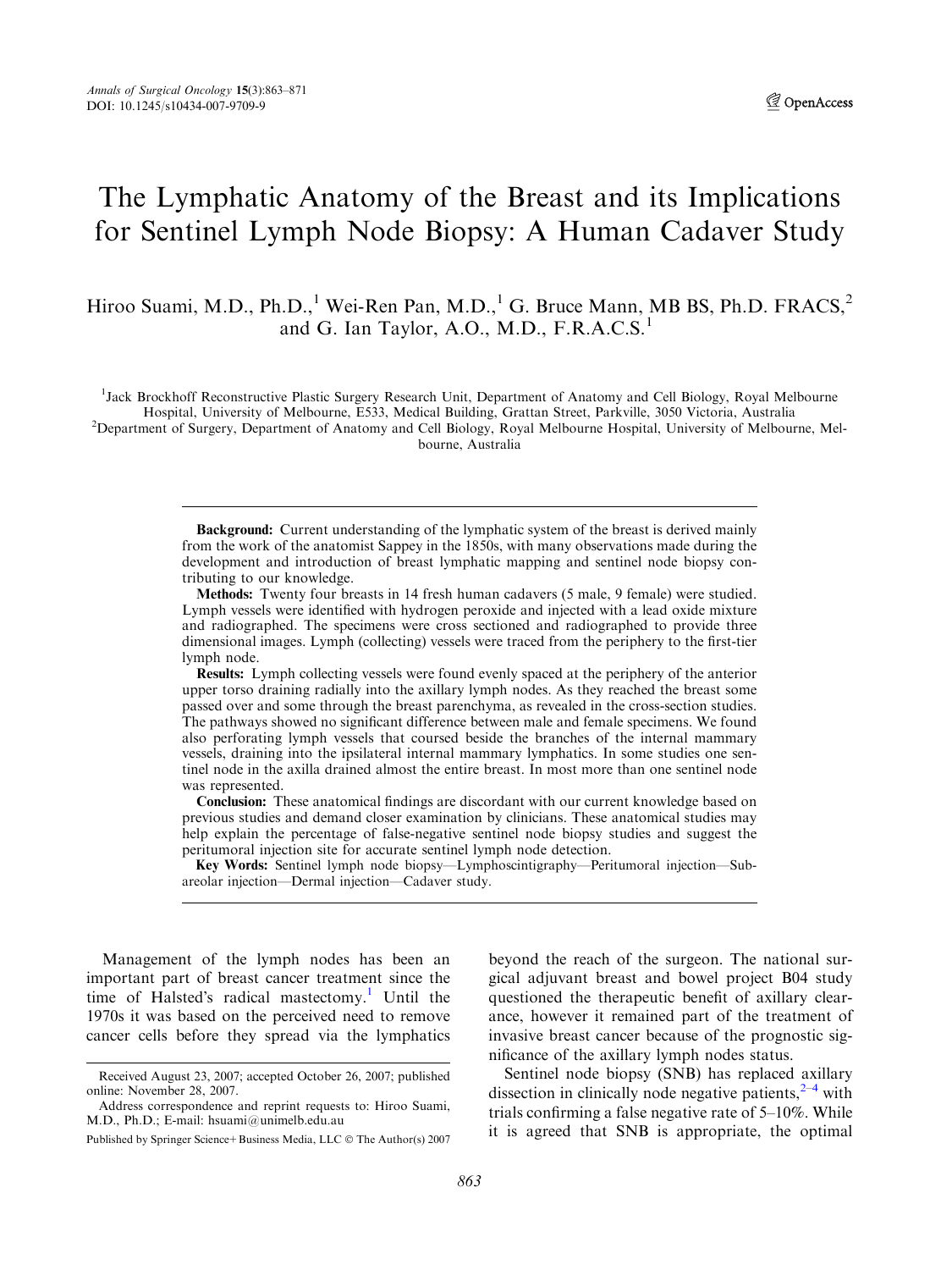<span id="page-1-0"></span>

FIG. 1. Sappey's drawing of the superficial lymphatics of the upper torso (left) and female breast (right) in 1874.<sup>[15](#page-7-0)</sup>

injection sites of dye and/or colloid has not been de-fined.<sup>[5–7](#page-7-0)</sup> There are advocates of peritumoral, $8-9$  $8-9$  $8-9$  dermal and subdermal $10-12$  or subareolar and periareolar injection $13-14$  of the tracers. These recommendations regarding injection sites are derived from clinical experience rather than from anatomical studies.

The anatomical basis of axillary clearance was derived from the publications of Sappey in the  $1870s^{15}$  $1870s^{15}$  $1870s^{15}$  who showed the breast lymphatics as separate from those of the underlying torso, with a subareolar plexus of lymphatics, and a small number of large lymphatic vessels draining into axillary lymph nodes (Fig. 1). Despite the revolution in the surgical approach, there has been no advance in the underlying anatomical knowledge of the breast lymphatics.

The lymphatics start as an avalvular lymph capillary network. In the skin they commence in the superficial dermis with diameters of  $20-70 \mu m$ .<sup>[16](#page-7-0)</sup> They drain to precollectors that are up to 300  $\mu$ m diameter, contain valves, have some smooth muscle cells in their wall, $^{17}$  $^{17}$  $^{17}$  and drain this network to subcutaneous lymph collecting vessels (Fig. [2](#page-2-0)). The lymph collecting vessels (lymph collectors) have a smooth muscle layer<sup>[18](#page-7-0)</sup> and are the vessels commonly identified as lymphatics. The breast develops as a modified skin gland appendage and expands into the subcutaneous tissues.<sup>1</sup>

Progress in microsurgery has enabled new methods for investigating the lymphatic system. We developed a protocol for injecting radio-opaque contrast medium into lymph vessels of <0.3 mm diameter in cadavers. The contrast agent fills the draining lymph vessels, which are then radiographed.<sup>20,21</sup>We have previously published detailed investigations of the lymphatics of the upper limb. $22-24$ 

This study addresses the lymphatic anatomy of the breast and anterior upper torso. Our findings may explain the clinical experience in lymphatic mapping and sentinel node biopsy, and also the persistence of a false-negative rate of 5–10% irrespective of the experience of the surgeon.

## MATERIALS AND METHODS

Bilateral anterior upper torso specimens, which included both breasts, were harvested from 10 cadavers (4 male and 6 female) with incisions across the root of the neck, down the posterior axillary line and across the abdominal wall, just above the umbilicus. Another four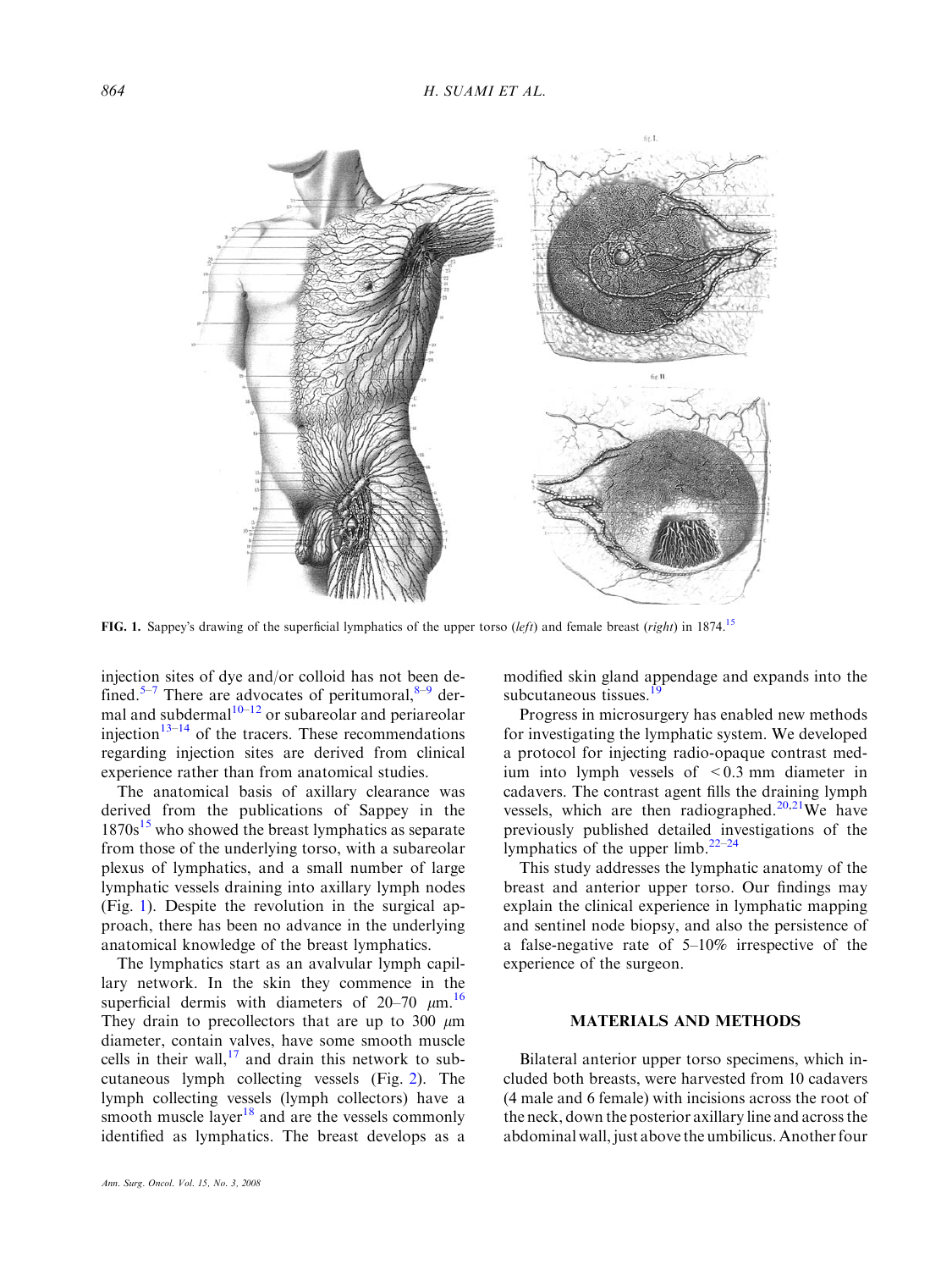<span id="page-2-0"></span>

FIG. 2. Schematic diagram of the relationship between the lymph capillaries, precollectors, and lymph collecting vessels.

unilateral studies were obtained from separate cadavers (1 male and 3 females) by a midline incision of the sternum, thus resulting in a total of 24 sides. Protocol refinements at the beginning of the study limited early results and there were always time limits to complete the work, especially on the contralateral side of bilateral subjects, before the specimen became putrefied. The injection and dissection for each side of a specimen took 4–5 weeks. The specimens were stored at  $-20^{\circ}$ C prior to dissection and at  $4^{\circ}$ C during the dissection.

The lymphatic mapping technique has been de-scribed previously.<sup>[20–21](#page-7-0)</sup> Briefly 6% hydrogen peroxide was injected into the tissue being examined. Bubbles appear in the tissue and the lymphatic collectors and an operating microscope (Stemi 2000, Carl Zeiss Pty. Ltd. Germany) is used to identify and cannulate the lymphatic vessels with a 30-gauge needle (Precision glide needle: Becton Dickinson & Co., USA.) or an extruded glass cannula for very small vessels. Radio-opaque contrast medium containing lead oxide  $(P_3O_4$  Red lead, AJAX Chemicals, Australia) was injected antegrade with a micromanipulator (UM-3C, Narishige Co., Japan). The contrast stopped after a variable distance because of coagulation requiring further cannulation and injection. This was repeated until the first lymph node for each collector was reached (sentinel node).

The procedure was performed: around the entire periphery of the specimens in the subcutaneous plane; around the internal thoracic artery on the inner aspect of the chest; and in the vicinity of the perforating branches of the internal thoracic artery to identify superficial lymphatics, internal mammary lymphatics, and perforating lymphatics respectively.

Indocyanine Green dye (Pulsion Co., Germany) was injected into the internal mammary artery to demonstrate the artery and its perforating branches, which supply blood to the medial aspect of the breast, thus facilitating the identification of associated deep perforating lymphatics.

A mixture of blue dye (Ultamarine, Educational Colours Pty Ltd., Melbourne) and hydrogen peroxide was used to stain the lymph collecting vessels originating from the nipple and areolar region. In previous studies of the upper limb we have first injected this blue dye into the dermis before injecting hydrogen peroxide into the subcutaneous tissues to help identify the collecting lymphatics. $^{22}$  This was helpful in identifying lymphatics in the fingertips, where they exist at high concentration. This dye was injected also into the dermis over the breast mound but was only helpful in the nipple areolar area where again the lymphatics were concentrated.

The specimen was radiographed after completion of all injections to give the two-dimensional views of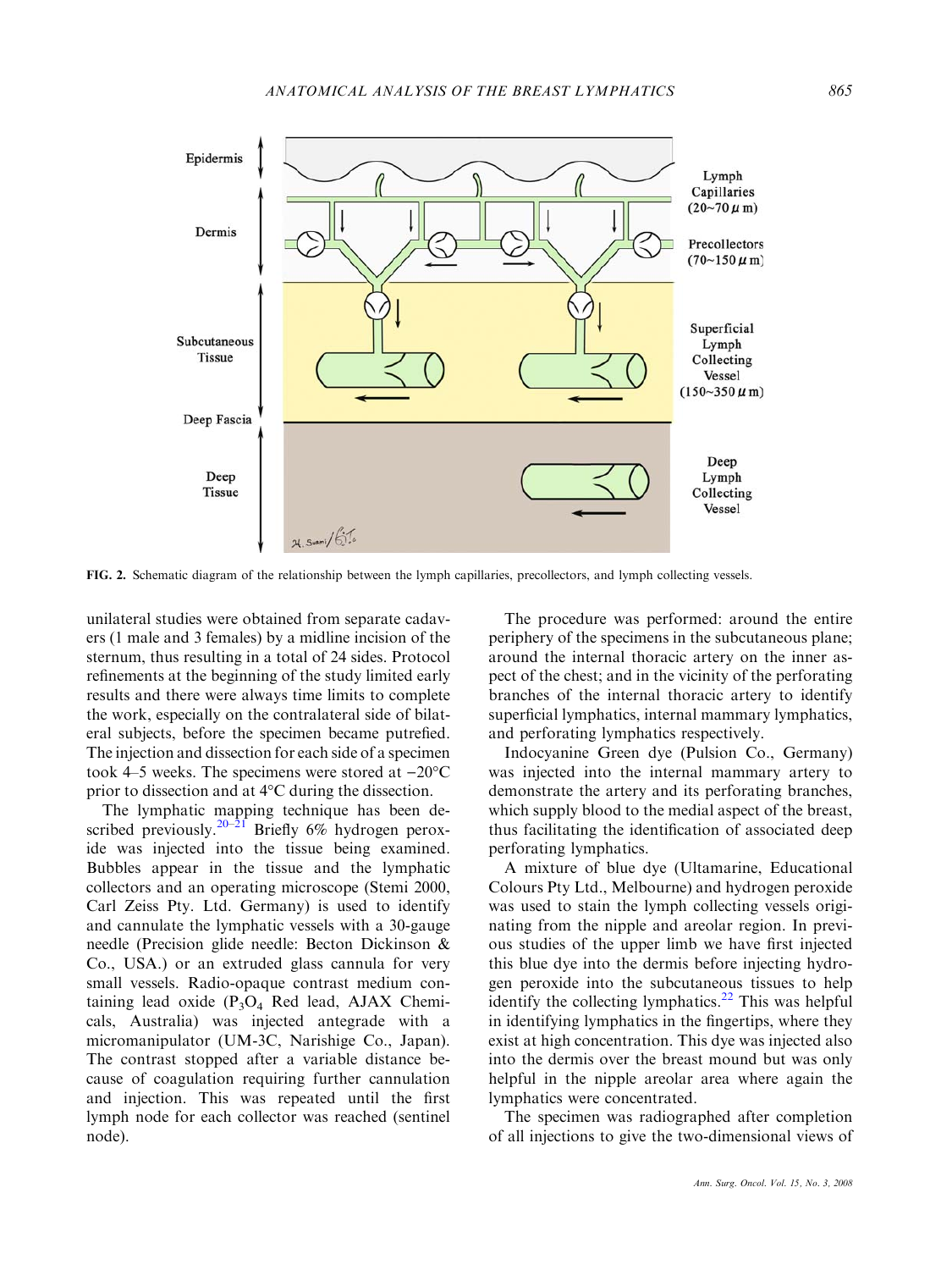<span id="page-3-0"></span>

FIG. 3. Radiographs in antero-posterior views of a male (left) and female (right) specimen after completing injections with the lead oxide mixture. Note that the torso lymph vessels radiate centripetally towards the axilla.

the lymph vessel anatomy. To provide the threedimensional views, the female specimens were sliced parallel to the lymph vessels as they passed towards the axilla. These slices were then placed on their sides and radiographed to show the position of the lymphatic collectors with respect to the skin and the breast tissue.

Radiographs were photographed (Nikon D100, Nikon Co., Japan) and transferred to the computer, then each lymphatic collector was traced (Adobe Photoshop CS, Adobe System Inc.) to its first-tier node and color coded. All collectors draining to the same first-tier node were assigned the same color after tracing them retrogradely from the sentinel nodes.

#### RESULTS

#### Superficial Lymphatic System

Lymphatic collectors were identified in the subcutaneous tissues near the peripheral cut edges of the specimens and the lateral border of the sternum. The collectors often branched in the peripheral region then combined to form larger collectors that remained approximately uniform in diameter until they reached the first lymph node (Figs. 3 and 4). Some collecting lymph vessels joined with others within the same sentinel node territory, rarely with others, before reaching the lymph node. All superficial lymph vessels in these dissections entered a lymph node in the axilla, which was always close to the lateral edge of the pectoralis minor muscle. The findings were similar in both sexes (Fig. 4). In all of the specimens we examined, many of the lymphatic collectors that



FIG. 4. Tracing distally of lymphatics of both hemi upper torsos (male: A and C, female: B and D) from each first-tier lymph node colour coded; pectoral node (green, orange, black and yellow), subclavicular node (light blue), and internal mammary node (red). Note (i) that the lymph collecting vessels from the nipple and areolar region on each specimen drain into the green-colored lymph node; (ii) the similar pattern of chest and breast drainage between the male and female studies; (iii) that the breast lies in the pathway of collecting lymphatics that start peripherally and (iv) that, although the majority of the breast drains to one sentinel node in D, every breast area is drained by more than one first-tier node in each study.

passed over or through the breast ended by draining into the same first-tier lymph node. In some, almost the entire breast drained to one sentinel node. In others however, there was at least one other node that was the first-tier node for a collecting lymphatic that passed through part of the breast.

The lymphatics deep to the nipple and areola area were different from those of the other areas we examined. Microscope-assisted dissection of the areolar region revealed a dense network of lymph capillaries and precollectors in the dermis. This structure is presumably the subareolar plexus identified by Sappey. In most areas, dye injected subcutaneously over the breast mound was not taken up by the lymphatics. Dye injected in the nipple and areolar region was taken up by 2 or 3 superficial lymph col-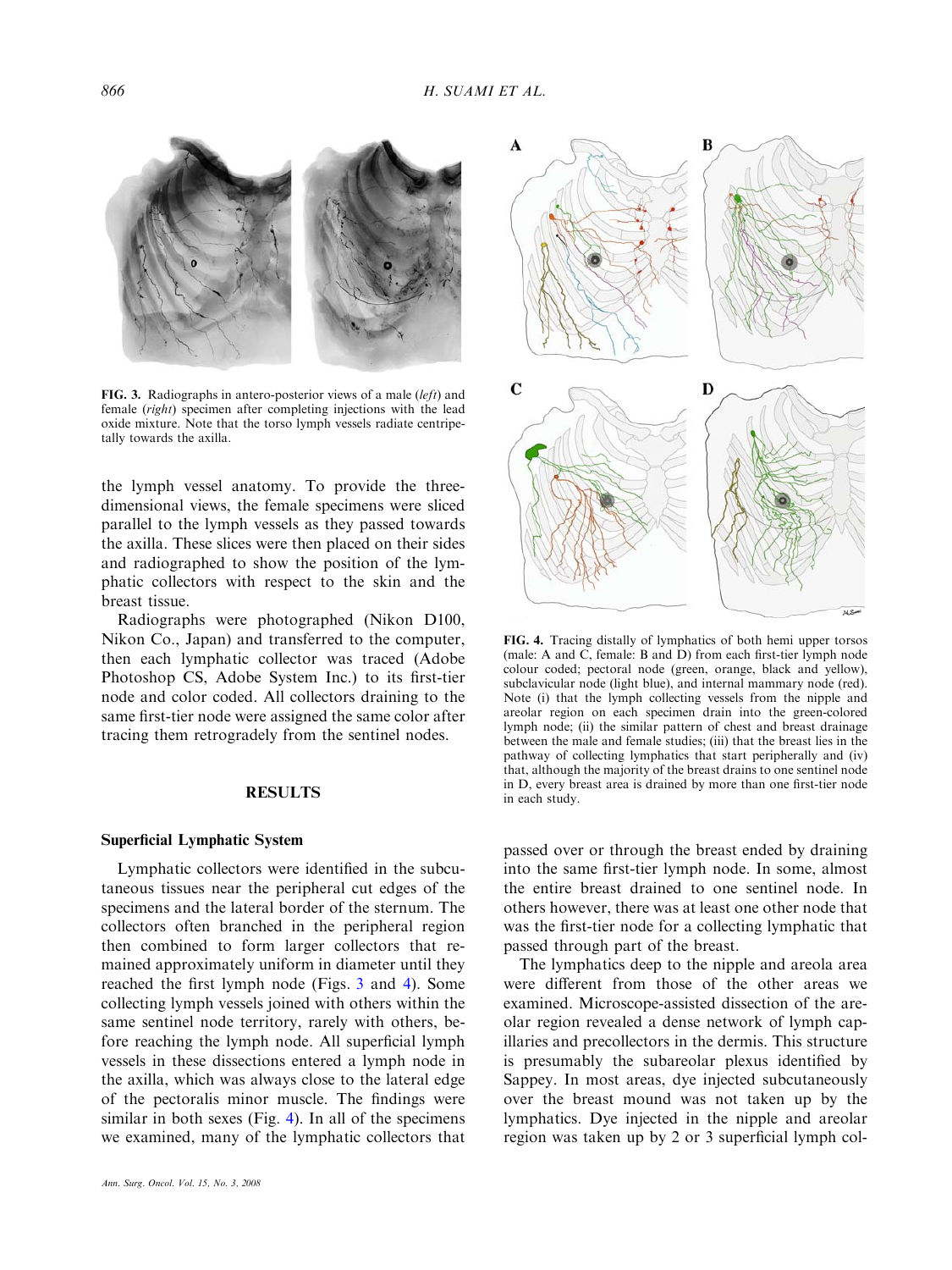

FIG. 5. Photograph of dissection in the areolar region after injecting the mixture of dye and hydrogen peroxide into the nipple. Lymph capillaries and precollectors (black arrows), and lymph collecting vessels (white arrow) were stained with the blue dye.

lecting vessels via lymph capillaries and precollectors (Fig. 5) each side of the areola and these drained into a first tier node in the pectoral group of axillary nodes (shown green in Fig. [4](#page-3-0)).

The radiograph of the cross-sectioned female specimen showed that the lymphatics have a ''wavy'' path through the superficial part of the subcutaneous tissue of the chest (Fig.  $6$ ). In the breast region most of the lymph collectors ran between the dermis and the breast tissue. However, some passed through the breast tissue itself. After traversing the breast all of the collectors passed deeply to reach axillary lymph nodes.

#### Internal Mammary Lymphatic System

The internal mammary lymphatic vessels were identified alongside the internal mammary artery and vein, deep to the parietal pleura, with lymph nodes present in the intercostals spaces. Collecting lymphatics were identified beside the perforating branches of the internal mammary arteries that were found in the deep medial aspect of the breast tissue (Fig. 7). A single collector passed though the intercostal fascia and muscle beside each perforating artery to join the internal mammary lymphatic system.

There was no apparent connection between the collecting lymphatics accompanying the branches of the internal mammary artery and the superficial collecting lymphatics. Contrast injected into the superficial collecting lymphatics never flowed into the perforating collecting lymphatics. Even in the subcu-



FIG. 6. The diagram (above) shows how the breast of Fig. 4B was sectioned to provide cross-section radiographs (middle of the breast and its lymphatic drainage (below). Note that some lymph collectors originating from the lower torso run through the breast tissue in both A and B sections.



FIG. 7. The appearance of the perforating lymphatics (orange) along the branch from the internal mammary artery (green) in the right lateral sternal region of the female specimen.

taneous tissues overlying the lateral edge of the sternum, the superficial collecting lymphatics passed laterally towards the axilla. We found no evidence of direct anastomosis between the superficial collecting lymphatics and the collectors associated with perfo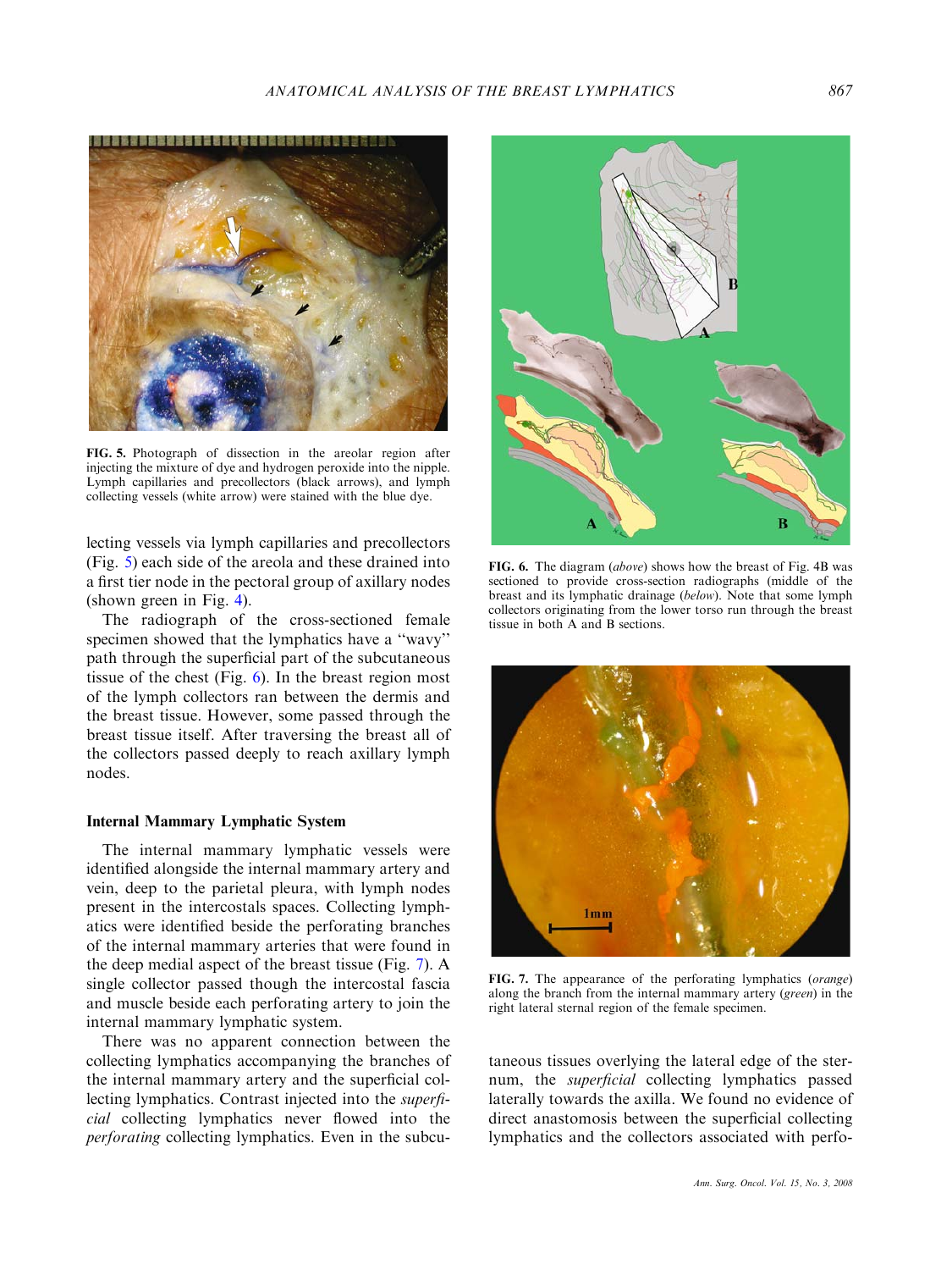rating arterial branches, at the size of the collecting vessels. However, this does not exclude a connection at either the precollector or lymphatic capillary network as we were unable to demonstrate them radiologically.

#### DISCUSSION

Cruikshank was the first to report the lymphatics of the breast in his book published in  $1787<sup>25</sup>$  $1787<sup>25</sup>$  $1787<sup>25</sup>$  He used the cadaver of a pregnant woman injecting mercury into the mammary duct from the nipple. He reported seeing by chance mercury-filled lymphatics but did not make any diagrams of his findings.

In 1874, Sappey applied the same method,  $15$ injecting mercury into the dermis of a semiputrefied cadaver to identify the superficial lymph vessels. A very thin adult cadaver was used and he described the superficial lymphatic drainage of the torso, dividing it into four territories by a sagittal midline and a horizontal line at the L2 level. The upper torso lymphatics always drained into the ipsilateral axilla (Fig. [1](#page-1-0)). Sappey reported that the lymphatics of the breast collected in a subareolar plexus and then drained towards the axilla via lymph collecting vessels. Sappeys description of the breast lymphatics was adopted by anatomists and became the theoretical basis for the subareolar injection of dye and/or isotope for lymphatic mapping as part of the sentinel node biopsy for breast cancer more than one century later.[13–14](#page-7-0)

In 1903, Poirer and Cuneo summarized Sappey's results.<sup>[26](#page-7-0)</sup> They added their results from foetal studies using with Gerota's method<sup>[27](#page-7-0)</sup> using oil painting dye to stain the lymphatics, they reviewed other people's studies and published a comprehensive anatomy book of the lymphatic system. Poirer and Cuneo's famous picture of the lymphatics of the breast (Fig. 8) was redrawn and is still being used in Grays Anatomy.<sup>[28](#page-8-0)</sup>

In 1959, Turner-Warwick performed photographic and radiographic studies of the collecting lymphatics injecting them with iron Prussian blue or radioisotope gold (Au<sup>198</sup>) during surgery in breast cancer patients.<sup>[29](#page-8-0)</sup> He demonstrated lymphatic pathways that passed direct from the tumor injection site in the breast to the axillary lymph nodes that bypassed the subareolar plexus. He found that all quadrants of the breast drained to the axilla and either the internal mammary or posterior intercostal nodes. He suggested that Sappey had mistaken the mammary duct for a lymphatic vessel, thereby overemphasizing the importance of the subareolar plexus.



FIG. 8. Poirier and Cuneo's summary diagram of the breast lymph drainage.[26](#page-7-0) This diagram was composed based on the anatomical and clinical findings of several people, including Sappey.

The more recent users of lymphoscintigraphy examinations of the breast are also skeptics of the centripetal lymphatic route towards the subareolar plexus. Tanis<sup>[30](#page-8-0)</sup> and Uren (Uren RF: personal communication, May 2007) stated that there is no constant route via the subareolar plexus.

Our current anatomical knowledge of the breast lymphatics still depends on Sappey and Poierer and Cuneo's diagrams. Since Sappey used thin adult cadavers and Poirer and Cuneo used infant cadavers, the relationship between the superficial lymphatics and the adult breast tissue, and also the relationship of the lymphatic drainage of the breast tissue with that of the surrounding superficial tissues, has not been adequately described. Controversy still exists over the role of the subareolar plexus in the lymphatic drainage of the breast. There has been no concrete evidence of a centripetal anatomical lymphatic pathway that drains the breast tissue towards the subareolar plexus and then, via this plexus, towards the sentinel node.

Our direct injection technique, however, gives a comprehensive image of the lymphatic system in individual specimens. Each lymph vessel that enters a lymph node can be traced retrogradely to provide an accurate map of the tissue for which that lymph node is ''sentinel.'' We have photographed, radiographed, and recorded actual lymphatic pathways. In addition, cross-sectional studies have been performed to obtain three-dimensional images of these lymph collecting vessels.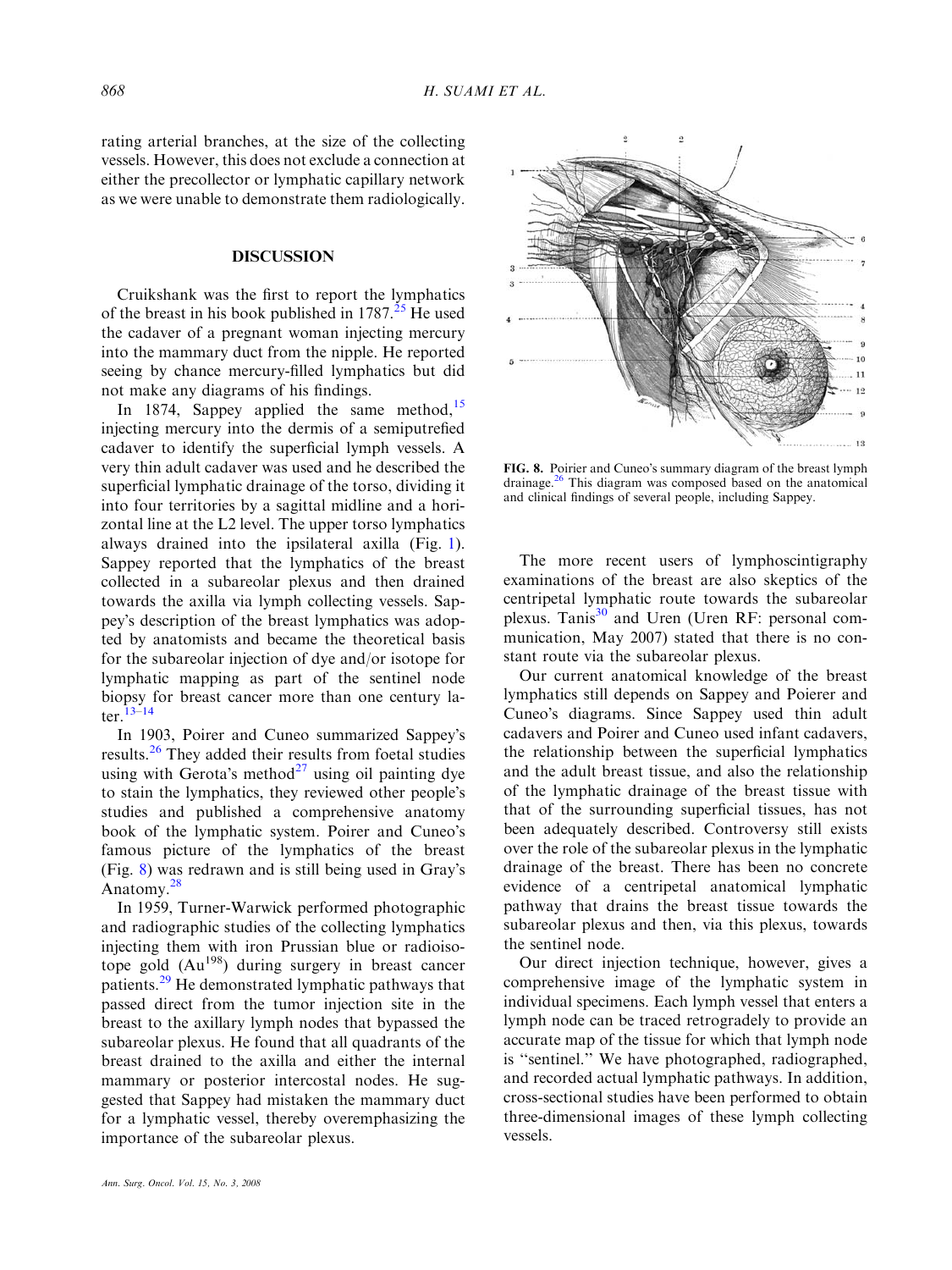We have shown that some of the torso vessels pass from the periphery through the breast tissue on their way towards the axilla. This is discordant with the conventional understanding that they run just underneath the skin.

We compared the torso lymphatic vessel pathways and breast tissue lymphatic vessel pathways in adult female cadavers. Although our results do not show conclusively that the lymph drainage of the breast tissue is via the collecting lymphatics that pass through or immediately superficial to the breast substance, this is likely to be the case since (i) the lymph collecting vessel has a microporous nature and drains surrounding tissue fluid along its entire course $31$  and (ii) lymphoscintigraphy in breast cancer patients after peritumoral injection, coupled with similar studies with radioactive gold by Turner-Warwick, usually reveals a direct pathway from the injection site to the axillary lymph node, $29-30$  not via a subareolar plexus. Therefore we conclude that the lymph collecting vessels that pass through the breast contribute to breast lymph drainage and must be the same vessels shown in lymphoscintigraphy examinations.

Embryologically, the development of the human peripheral lymphatics is poorly understood. However, the lymphatics of the foetus represent similar arrangements to those of adults.<sup>[32](#page-8-0)–[33](#page-8-0)</sup> We assume that some of the lymph vessels are trapped inside the mammary gland as the breast develops around preexisting superficial lymph collectors. We have color coded a diagram of our dissection to simulate various injection sites in lymphatic mapping and sentinel node biopsy for breast cancer. Figure [4](#page-3-0) shows that, if the tracer is injected deep around the purple-colored vessel (lower outer quadrant), it reaches both the green and orange lymph node in the pectoral group. However, if the tracer is injected into the subareolar region or into the lower outer quadrant intradermaly near the tumor, it reaches only the green node. This anatomical analysis suggests a mechanism for false negative sentinel node biopsy since more than one sentinel node drains the breast in this example.

False-negative results following sentinel node biopsy are of the order of 5–10% in different series. $34-37$  Reasons given to this have been *technical*; either related to:

- (i) The surgeons' experience with the technique or
- (ii) The size of the radioactive tracer which may not reach the lymph node, especially if sited in a peritumoral position.

Our results now offer an anatomical explanation for these false negative results as a distinct third possibility.



FIG. 9. Our concept of the breast lymph drainage, drained by both the perforating lymphatic system and the conventional horizontal superficial lymphatic system with their relationship to the lymphatic system beneath the deep fascia.

Perforating lymphatics that pierce the deep fascia are critical when discussing breast lymph drainage. The lymphatic system is classified conventionally into the superficial system and the deep system because of their relationship to the deep fascia. However, we subdivided the system draining the tissues above the deep fascia into the superficial system and the perforating system (Fig. 9). The perforating system is connected to the deep lymphatic system and these collecting vessels have the same appearance as the superficial lymphatics as they course with the internal thoracic blood vessels. Variations of the blood supply to the breast have been reported.<sup>[38–42](#page-8-0)</sup> Therefore, we hypothesize that the perforating lymphatics may have the same variations. This helps explain the fact that in all quadrants of the breast, cancer has the potential to metastasize via the internal mammary lymphatics especially if the tumor is medial or deep in the breast parenchyma. $43-44$  It is accepted that intradermal injection of tracer rarely demonstrates the internal mammary lymphatics. $10^{-12}$  The variable contribution of perforating lymphatics along the branches of the internal mammary artery to lymphatic drainage of the breast cannot be predicted clinically and therefore the likelihood of sentinel nodes being located along the internal mammary artery is also unpredictable. Our anatomical analysis suggests that accurate lymphatic mapping requires peritumoral injection.

# **CONCLUSIONS**

Current anatomical knowledge of the breast lymphatics is derived from the work of Sappey, Poirier, and Cuneo. Our anatomical cadaver study of the relationship of the lymphatics of the torso and the adult breast goes a step further and provides addi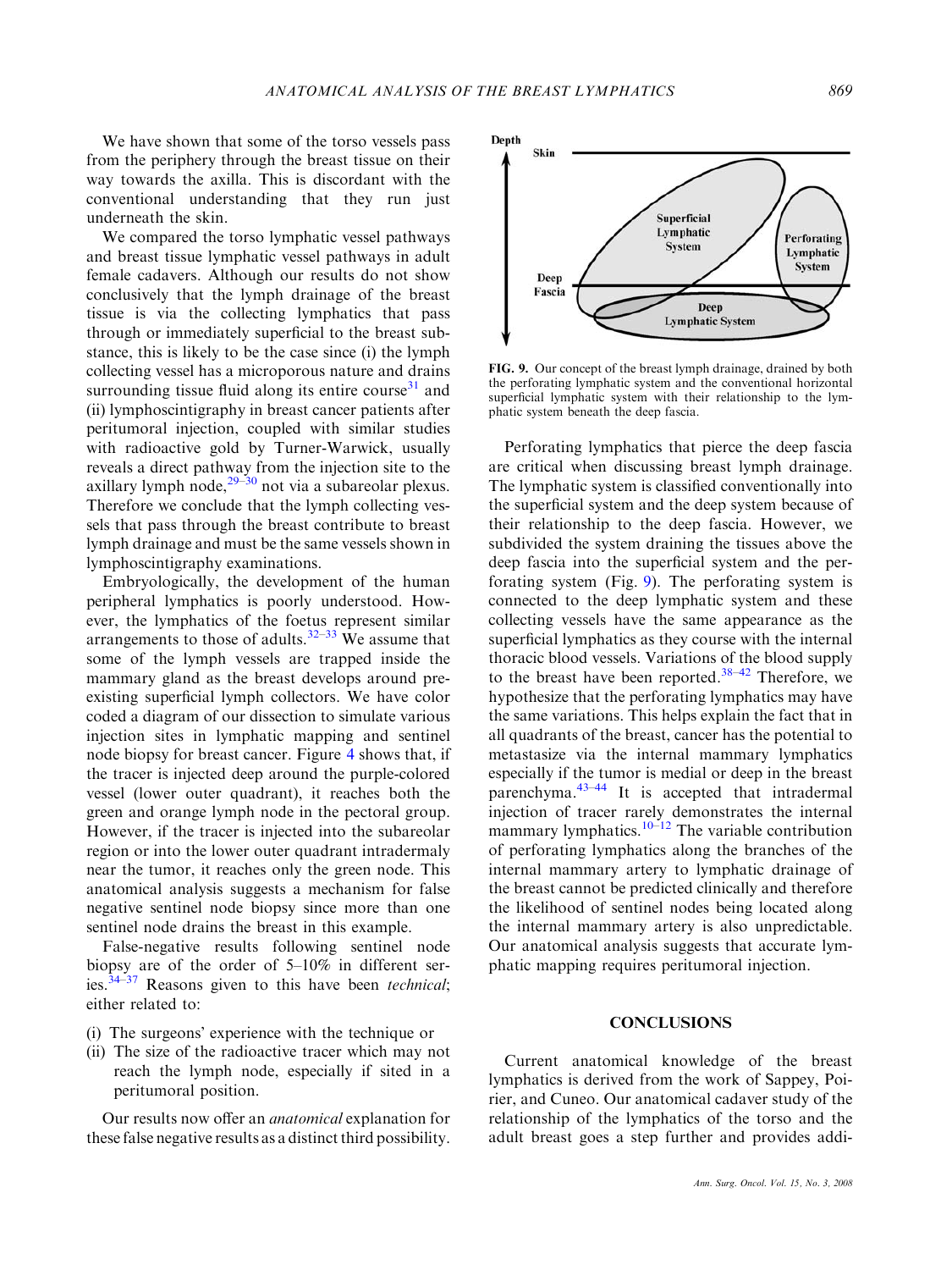<span id="page-7-0"></span>tional information which has special significance for sentinel lymph node biopsy. We have used a refined protocol to accurately record the anterior upper torso lymphatics in adult male and female cadavers. The patterns of the superficial lymphatics were no different between sexes and frequently more than one sentinel node drained the breast. The cross-sectional studies of the female breast showed some lymph vessels of the torso coursing through the breast tissue. We found also perforating lymphatics coursing with similar branches of the internal mammary artery and vein.

This anatomical analysis suggests that (i) peritumoral injection is preferable for identification of the sentinel lymph node for breast cancer treatment and (ii) may help explain the incidence of negative sentinel node studies where only the subareolar plexus is injected with the radioisotope tracer.

### ACKNOWLEDGEMENTS

We thank Mrs Prue Dodwell for her help with the preparation of the manuscript. We are indebted to The Jack Brockhoff Foundation, The Colonial Foundation, and The National Health & Medical Research Foundation for funding this research, The Royal Melbourne Hospital, The Sydney Melanoma Unit at the Sydney Cancer Centre, The Ludwig Institute for Cancer Research, and The Department of Anatomy and Cell Biology at The University of Melbourne for their continuous support.

#### OPEN ACCESS

This article is distributed under the terms of the Creative Commons Attribution Noncommercial License which permits any noncommercial use, distribution, and reproduction in any medium, provided the original author(s) and source are credited.

#### REFERENCES

- 1. Halsted WS. The treatment of wounds with especial reference to the value of the blood clot in the management of dead spaces. Johns Hopkins Hosp Rep 1891; 2:255-314.
- 2. Turner RR, Ollila DW, Krasne DL, Giuliano AE. Histopathologic validation of the sentinel lymph node hypothesis for breast carcinoma. Ann Surg 1997; 226:271–8.
- 3. Hsueh EC, Tuner RR, Glass EC, Brenner RJ, Brennan MB, Giuliano AE. Sentinel node biopsy in breast cancer. J Am Coll Surg 1999; 189:207–13.
- 4. Giuliano AE, Haigh PL, Brennan MB, Hansen NM, Kelley MC, Ye W, Glass EC, Turner RR. Prospective observational study of sentinel lymphadenectomy without further axillary dissection in patients with sentinel node-negative breast cancer. J Clin Oncol 2000; 18:2553–9.
- 5. Ciesl L, Mann GB. Alternative sites of injection for sentinel lymph node biopsy in breast cancer. ANZ J Surg 2003; 73:600–4.
- 6. Allweis TM, Badriyyah M, Ad VB, Cohen T, Freund HR. Current controversies in sentinel lymph node biopsy for breast cancer. The Breast 2003; 12:163–71.
- 7. Noguchi M. Current controversies concerning sentinel lymph node biopsy for breast cancer. Breast Cancer Res Treat 2004; 84:261–71.
- 8. Krag DN, Weaver DL, Alex JC, Fairbank JT. Surgical resection and radiolocalization of the sentinel node in breast cancer using a gamma probe. Surg Oncol 1993; 2:335–9.
- 9. Giuliano AE, Kirgan DM, Guenther JM, Morton DL. Lymphatic mapping and sentinel lymphadenectomy for breast cancer. Ann Surg 1994; 220:391–8.
- 10. Veronesi U, Paganelli G, Galimberti V, et al. Sentinel-node biopsy to avoid acillary dissection in breast cancer with clinically negative lymph-nodes. Lancet 1997; 349:1864–7.
- 11. Borgstein PJ, Meijer S, Pijpers R. Intradermal blue dye to identify sentinel lymph nodes in breast cancer. Lancet 1997; 349:1668–9.
- 12. Linehan DC, Hill AD, Akhurst T, et al. Intradermal radiocolloid and intraparenchymal blue dye injection optimize sentinel node identification in breast cancer patients. Ann Surg Oncol 1999; 6:450–4.
- 13. Kimberg VS, Rubio IT, Henry R, et al. Subareolar versus peritumoral injection for location of the sentinel node. Am Surg 1999; 6:860–5.
- 14. Kern KA. Sentinel lymph node mapping in breast cancer using subareolar injection of blue dye. *J Am Coll Surg* 1999; 189:539– 45.
- 15. Sappey MPC. Anatomie, Physiologie, Pathologie des vaisseaux Lymphatiques consideres chez L'homme at les Vertebres Paris: A. Delahaye and E. Lecrosnier; 1874.
- 16. Wenzel-Hora BI, von Berens Rautenfeld D, Majewski A, Lubach D, Partsch H. Scanning electron microscopy of the initial lymphatics of the skin after use of the indirect application technique with glutaraldehyde and MERCOX as compared to clinical findings. Lymphology 1987; 20:126–44.
- 17. Sacchi G, Weber E, Agliano M, Raffaelli N, Comparini L. The structure of superficial lymphatics in the human thigh: precollectors. Anat Rec 1997; 247:53–62.
- 18. Kinmonth JB, Taylor GW. Spontaneous rhythmic contractility in human lymphatics. J Physiol 1956; 133:3.
- 19. Ellis H, Colborn GL, Skandalakis JE. Surgical embryology and anatomy of the breast and its related anatomic structures. Surg Clin North Am 1993; 73:611–32.
- 20. Suami H, Taylor GI, Pan WR. A new radiographic cadaver injection technique for investigating the lymphatic system. Plast Reconstr Surg 2005; 115:2007–13.
- 21. Suami H, Taylor GI, O'Neill JK, Pan WR. Refinements of the radiographic cadaver injection technique for investigating minute lymphatic vessels. Plast Reconstr Surg 2007; 120:61–7.
- 22. Suami H, Taylor GI, Pan WR. The lymphatic territories of the upper limb: Anatomical Study and clinical implications. Plast Reconstr Surg 2007; 119:1813–22.
- 23. Suami H, Pan WR, Taylor GI. Changes in the lymph structure of the upper limb after axillary dissection — radiographic and anatomical study in a human cadaver. Plast Reconstr Surg 2007; 120:982–91.
- 24. Suami H, O'Neill JK, Pan WR, Taylor GI. Superficial lymphatic system of the upper torso — preliminary radiographic results in human cadavers. Plast Reconstr Surg (In press).
- 25. Cruikshank WC. The anatomy of the absorbing vessels of the human body London: G. Nicol; 1786.
- 26. Delamere G, Poirier P, Cuneo B. The lymphatics. In: Charpy PP eds. A trearise of human anatomy. Westminster: Archibald Constable, 1903.
- 27. Gerota D. Zur technik der Lymphgefassinjection. Eine neue Injectionmasse fur Lymphgefasse. Polychrom Injection. Anat Anz 1896; 12:216.